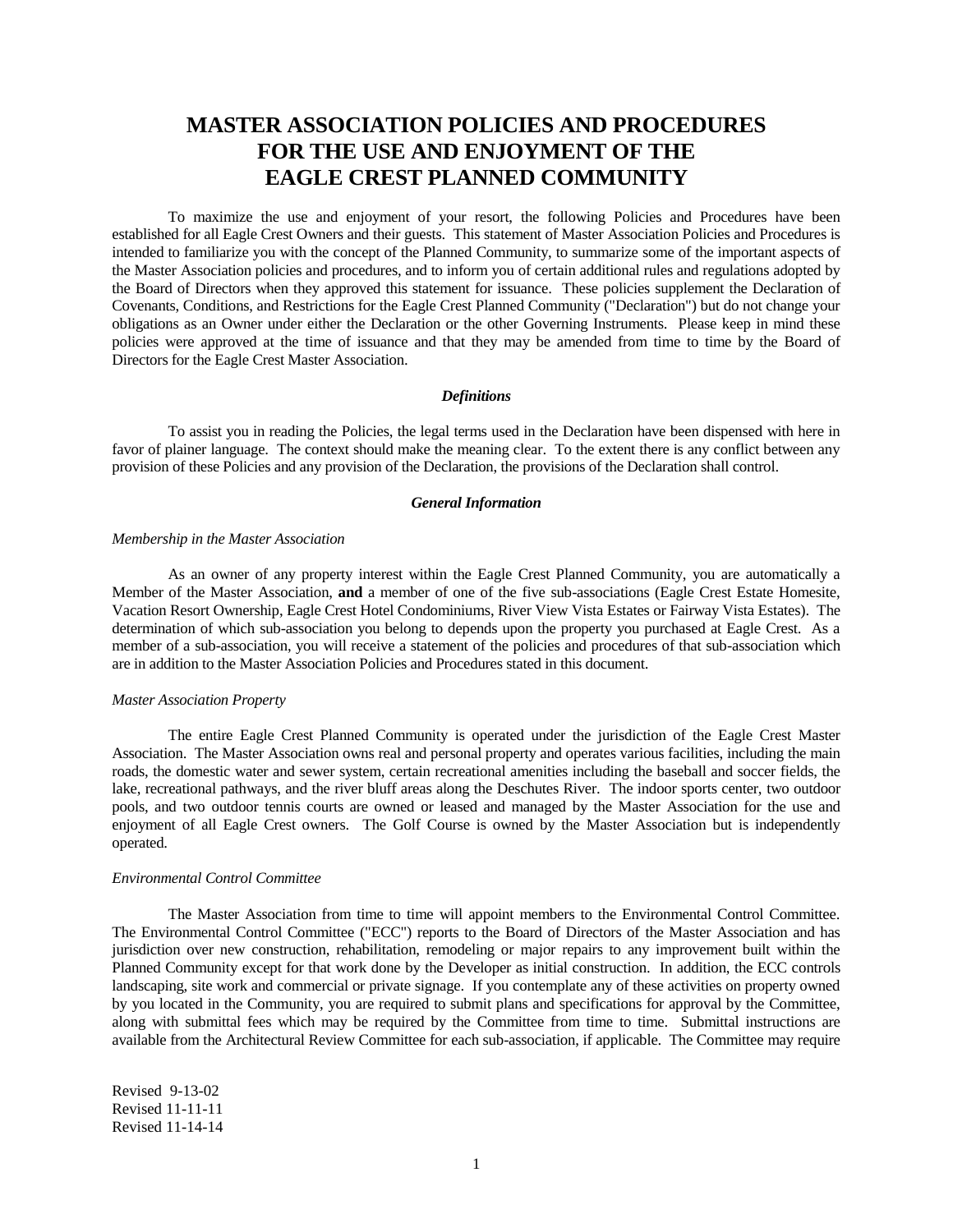that the exterior finish, color and architectural style or character of buildings or improvements be suitable and appropriate to the Planned Community.

## *Features of Your Planned Community*

#### *Roadway System*

All members of the Master Association have free access to the main loop road (Falcon Crest Drive) which traverses the Eagle Crest Lake, runs between the North end of the golf driving range and the playing fields, and which loops around the parking area adjacent to the building on the river bluff. A Master Association owned road (Red Tail Hawk) extends southerly from the indoor sports center and connects to Ridge Hawk Court. Ridge Hawk Court is also a Master Association owned roadway. Mountain Quail Drive, a Master Association owned roadway, extends southerly from the main resort entrance to the golf pro shop area. Roads entering the separate living communities are private for those owners' use.

### *Golf Course*

The golf course is owned by the Master Association but is operated by a tenant/Golf Course Operator through a lease arrangement. The golf course is open to the public as well as to all members of the Master Association under the terms of the lease. The Master Declaration provides users of the golf course all necessary rights of access to the Planned Community to ensure free and unhampered use of the golf course.

## *Golf Course Reservations and Fees*

You can make reservations for golf starting times directly with the Pro Shop. Members of the Master Association will receive preferential consideration for starting times and rates. Golf course policies are set by the Golf Course Operator and may be changed from time to time for operational efficiency without the approval of the Board of the Master Association, provided the discount rate of 25% off posted prices for green fees, cart rentals, and range fees only is not reduced. *The Golf Course Operator does not allow privately owned golf cars at anytime on or around the golf course.* Please contact the golf course pro shop for full details.

## *Sports Center and Outdoor Pools*

The Master Association operates an indoor sports center and outdoor swimming pools for the use and enjoyment of all Eagle Crest Planned Community owners. Access to the indoor sports center is through the front door entrance only upon presenting your ownership identification card. Certain guest fees and use policies apply. Complete use policies are posted at the sports center and may be changed from time to time by the Resort Manager to promote operational efficiency.

Members of the Master Association may also use two outdoor swimming pools, one located adjacent to the sports center, and one located on the corner of Redtail Hawk Drive and Ridge Hawk Court. The outdoor tennis courts nearby the indoor sports center are available for your use and enjoyment. Outdoor swimming pools have locked gates for safety purposes and to restrict access to Eagle Crest owners and their guests only. You may obtain pool gate keycards for pool access by presenting your owner identification card at the Sports Center front desk. You and your guests are asked to carry your Eagle Crest owner identification when using these pool and tennis facilities. Hours of operation and policies for use are posted at the pools and courts and must be adhered to.

Eagle Crest Resort Development, LLC. owns and operates two indoor sports centers and swimming pools at The Ridge at Eagle Crest (commonly referred to as the Ridge Sports Center and the Lakeside Sports Center). These facilities are available for use by members of The Ridge at Eagle Crest Owners Association and Eagle Crest Master Association pursuant to a joint use easement agreement that may be renewed by the parties. Access to the Ridge and Lakeside Sports Centers is through the front door entrances only upon presenting your ownership identification card. Certain guest fees and use policies apply. Complete use policies are posted at the Sports Centers and may be changed from time to time by the Facility Manager to promote operational efficiency.

As provided in the joint use easement agreement referenced above, members of the The Ridge at Eagle Crest Owners Association may also use the Eagle Crest Resort Sports Center and its outdoor swimming pools. These cross-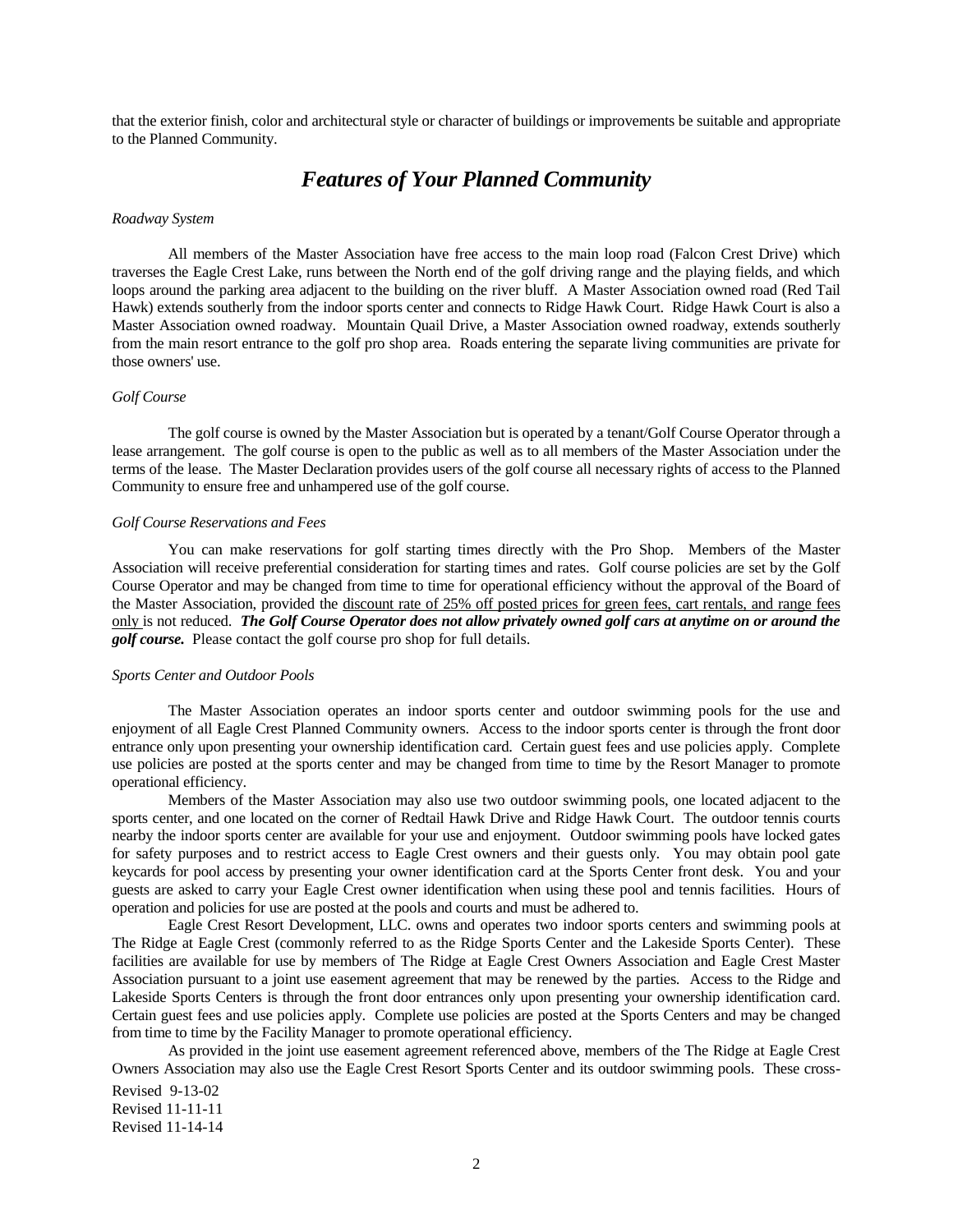use rights are subject to change based on continued renewal of the joint use easement agreement between the Eagle Crest Master Association, The Ridge at Eagle Crest Owners Association, and Eagle Crest Resort Development, LLC.

#### *Other Recreational Facilities*

Many other recreational opportunities are offered by your Master Association including bicycle and walking trails, the river bluff area, and the softball and soccer fields. You are urged to familiarize yourself with the applicable procedures which may be established from time to time and to use and enjoy them to the fullest.

## *Miscellaneous Policies and Procedures*

## *Restricted Use Areas*

The Planned Community contains several areas owned by your Master Association but not generally available to its Members. These include the water wells and golf course maintenance area. From time to time, additional areas may be added to this category. For safety reasons, these areas are not available for your use.

#### *Restricted Activities*

Dangerous or unlawful substances may not be stored, introduced or used within the Planned Community. All obnoxious or offensive activities are prohibited. In addition, you are required to control noise in all of your activities and to monitor your children so that you do not disturb other residents of the Planned Community.

### *Recreational Pathways*

Paved and unpaved pathways are available throughout the Planned Community for your use and enjoyment. The unpaved trail system along the Deschutes River area is intended for foot traffic only. Please keep bicycles, strollers and any allowed vehicles on the paved pathways only.

Bicycles are an enjoyable way to enjoy your resort community. Bicycles must be kept on the paved pathways or connecting paved roads at all times. Bicycles are expressly prohibited from anywhere on the golf course, driving range or other grassy areas.

#### *Fire Danger*

Fire danger is a constant concern in this dry climate. Cigarette butts or any other burning materials must be completely extinguished and carefully discarded in an appropriate trash facility. The river bluff area is especially vulnerable due to the expanse of dry sage and grasses. For this reason, a "NO SMOKING" policy will be enforced for the nature trail along the Deschutes River. For the safety of resort owners, guests, and our wildlife as well as preservation of the resort's natural beauty, please abide by this policy.

#### *Pets*

Household pets approved by the Master Association are allowed in the Estate Homesite, Fairway Vista Estates and River View Vista Estates communities subject to the Planned Community Declaration and controlling documents for those sub-associations.

## *Parking and Safe Speeds*

Trucks of a rated load capacity greater than 3/4 of a ton shall not be permitted to be parked for more than 24 hours in the Planned Community except in a covered garage. Parking on the streets for more than 6 hours at a time is prohibited, and no vehicles shall be parked on streets between the hours of 2:00 A.M. and 7:00 A.M. For safety reasons, the Master Association may post from time to time speed limits in the various areas of the Planned Community. The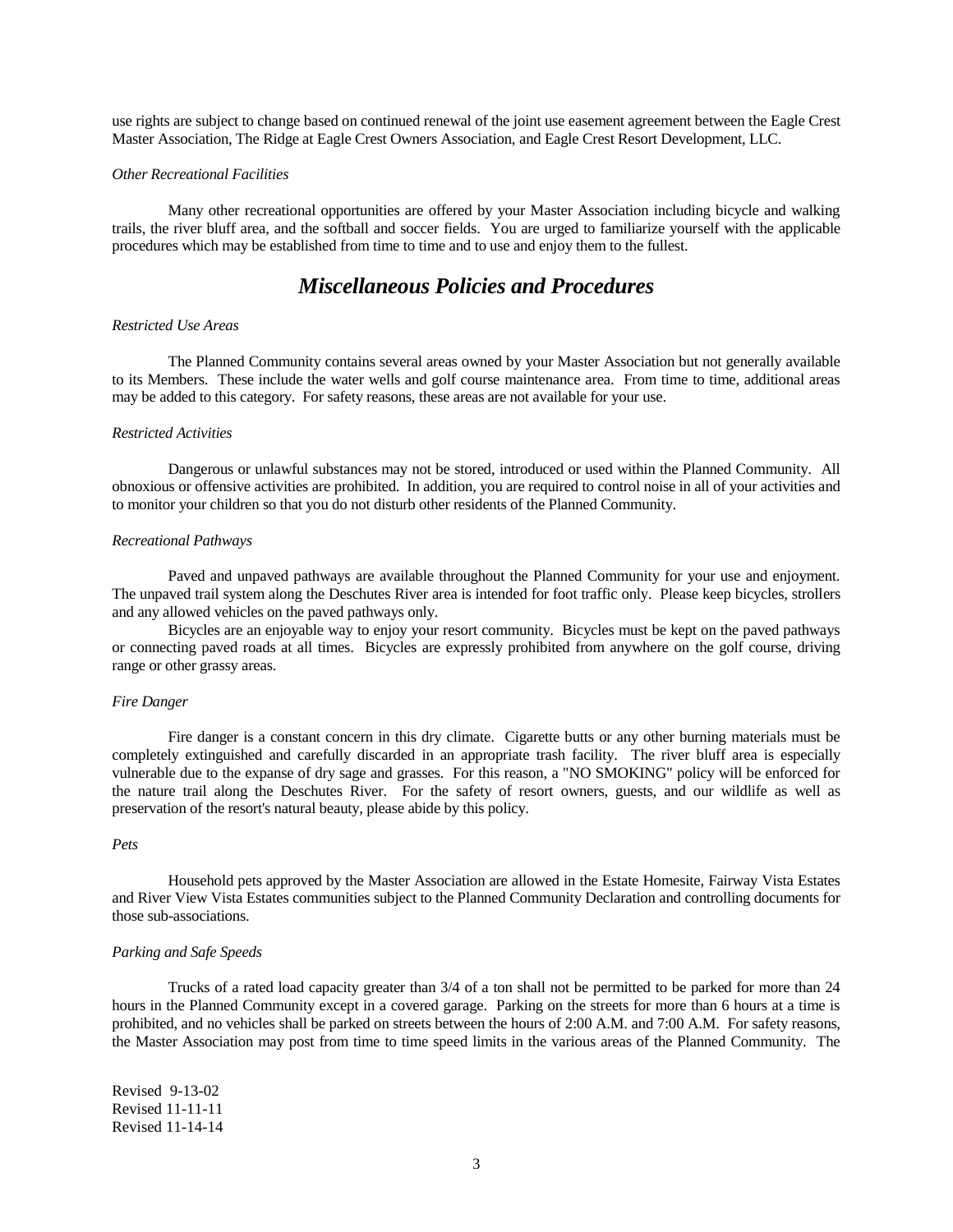maximum speed limit anywhere in the Planned Community is 15 miles per hour. Please abide by this speed limit at all times to encourage maintaining a safe resort community.

#### *Vehicle Restrictions*

To preserve the natural setting and environmental values of Eagle Crest, the use of non-street licensed motorized scooters, snowmobiles, off-road vehicles, over-sized vehicles, trucks or any noisy operated vehicles or devices is not permitted anywhere within the Planned Community. Further, to promote safety of all Owners and guests, golf cars are not allowed on paths or common areas (other than golf cars specifically allowed on *golf course property* by the Golf Course Operator) or on roads anywhere within Eagle Crest, provided however, that the Golf Course Operator and resort service providers may use golf cars and/or utility carts on paths and roads only as required for the operation of the course and resort.

#### *Soliciting*

No commercial soliciting is permitted at any time by an owner, guest, or member of the general public within the boundaries of the Eagle Crest Planned Community.

#### *Firearms*

The discharge of firearms within the Eagle Crest Planned Community is expressly forbidden. Any firearms brought onto resort property must be unloaded.

## *Power Tools*

No power tools which cause interference with television reception shall be used within the Eagle Crest Planned Community unless the prior written consent of the Environmental Control Committee has been obtained.

#### *Debris and Outside Storage*

All refuse containers, wood piles, storage areas, etc. must be obscured from view of neighboring property and trash cans and containers shall be allowed to be set out only during the days on which rubbish is collected and after sundown of the preceding evening. No rubbish, trash or garbage shall be allowed to accumulate on any portion of the property within the Eagle Crest Planned Community.

#### *Antenna and Exterior Appliances*

No towers, antenna, aerials or other facilities for the reception or transmission of radio or television broadcasts shall be erected or maintained on any portion of the property within the Planned Community, unless approved by the Environmental Control Committee. Also unless approved by the Environmental Control Committee, no outdoor basketball courts shall be installed on any property in the Planned Community except by the Master Association on Master Association Property.

#### *Landscaping*

Landscaping conforming with approved landscaping plans shall be installed on each residential property within one year after the issuance of a certificate of occupancy for the property and shall be in compliance with all sod and planting limitations and tree preservation guidelines as established by the Environmental Control Committee.

#### *Recycling Center*

The Master Association offers a recycling center for use by its members. Items must be placed in the proper receptacles with no contamination of the recyclables with unauthorized materials, and no items to be placed outside of the receptacles. The Master Association reserves the right to close the recycling center at any time.

#### *Preservation of Property*